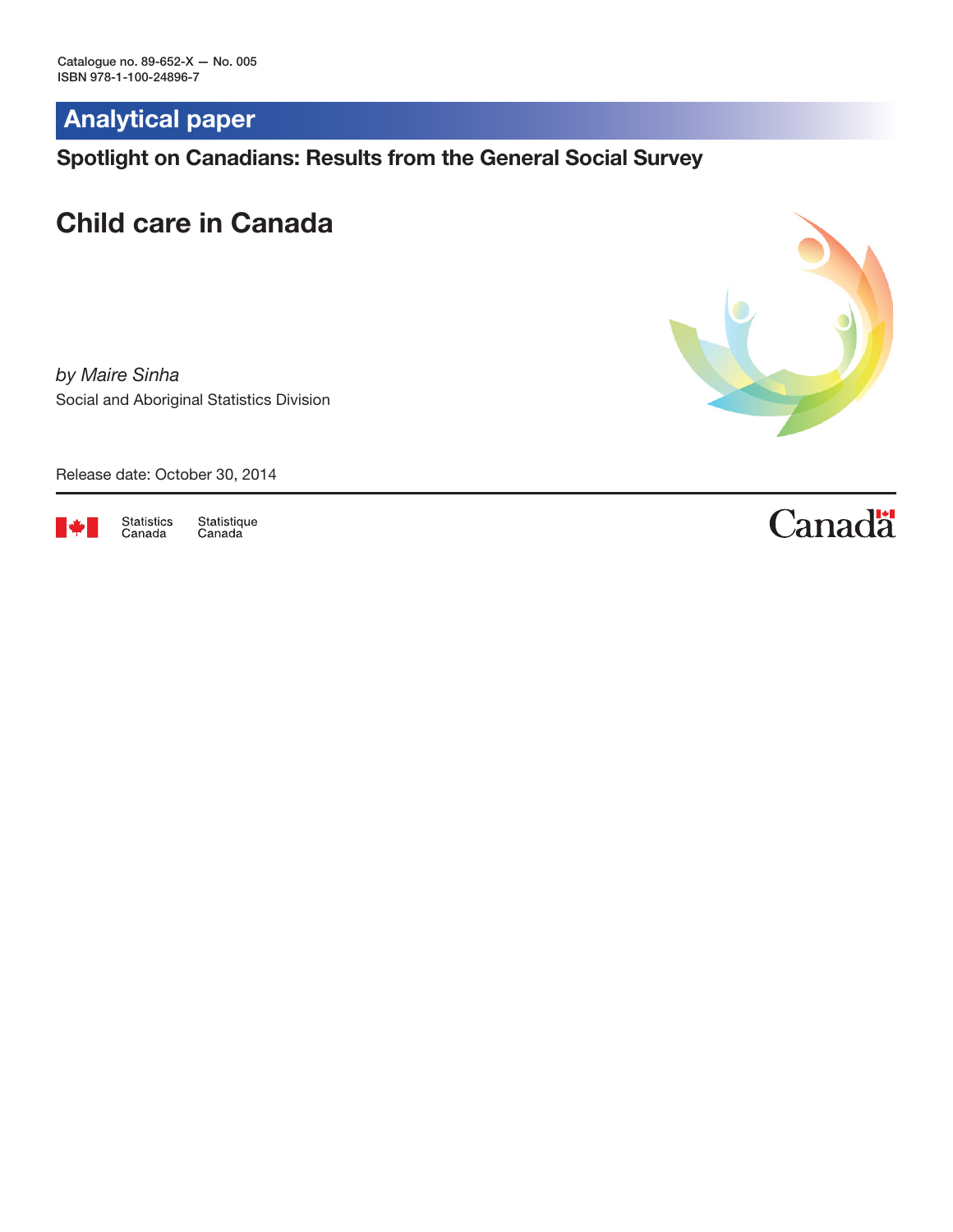#### How to obtain more information

For information about this product or the wide range of services and data available from Statistics Canada, visit our website, [www.statcan.gc.ca.](http://www.statcan.gc.ca)

You can also contact us by

email at infostats@statcan.gc.ca,

telephone, from Monday to Friday, 8:30 a.m. to 4:30 p.m., at the following toll-free numbers:

| • Statistical Information Service                                   | 1-800-263-1136                   |
|---------------------------------------------------------------------|----------------------------------|
| • National telecommunications device for the hearing impaired       | 1-800-363-7629                   |
| $\bullet$ Fax line                                                  | 1-877-287-4369                   |
| Depository Services Program<br>Inquiries line<br>$\bullet$ Fax line | 1-800-635-7943<br>1-800-565-7757 |

#### To access this product

This product, Catalogue no. 89-652-X, is available free in electronic format. To obtain a single issue, visit our website, [www.statcan.gc.ca,](http://www.statcan.gc.ca) and browse by "Key resource" > "Publications."

#### Standards of service to the public

Statistics Canada is committed to serving its clients in a prompt, reliable and courteous manner. To this end, Statistics Canada has developed standards of service that its employees observe. To obtain a copy of these service standards, please contact Statistics Canada toll-free at 1-800-263-1136. The service standards are also published on [www.statcan.gc.ca](http://www.statcan.gc.ca) under "About us" > "The agency" > "Providing services to Canadians."

Published by authority of the Minister responsible for Statistics Canada

© Minister of Industry, 2014

All rights reserved. Use of this publication is governed by the Statistics Canada Open Licence Agreement ([www.](http://www.statcan.gc.ca/reference/copyright-droit-auteur-eng.htm) [statcan.gc.ca/reference/copyright-droit-auteur-eng.htm](http://www.statcan.gc.ca/reference/copyright-droit-auteur-eng.htm)).

Cette publication est aussi disponible en français.

#### Note of appreciation

Canada owes the success of its statistical system to a long-standing partnership between Statistics Canada, the citizens of Canada, its businesses, governments and other institutions. Accurate and timely statistical information could not be produced without their continued co-operation and goodwill.

#### Standard symbols

The following symbols are used in Statistics Canada publications:

- . not available for any reference period
- .. not available for a specific reference period
- ... not applicable<br>0 true zero or a
- true zero or a value rounded to zero
- $0<sup>s</sup>$  value rounded to 0 (zero) where there is a meaningful distinction between true zero and the value that was rounded
- <sup>p</sup> preliminary
- revised
- x suppressed to meet the confidentiality requirements of the *Statistics Act*
- $E$  use with caution<br>E too unreliable to
- too unreliable to be published
- significantly different from reference category ( $p < 0.05$ )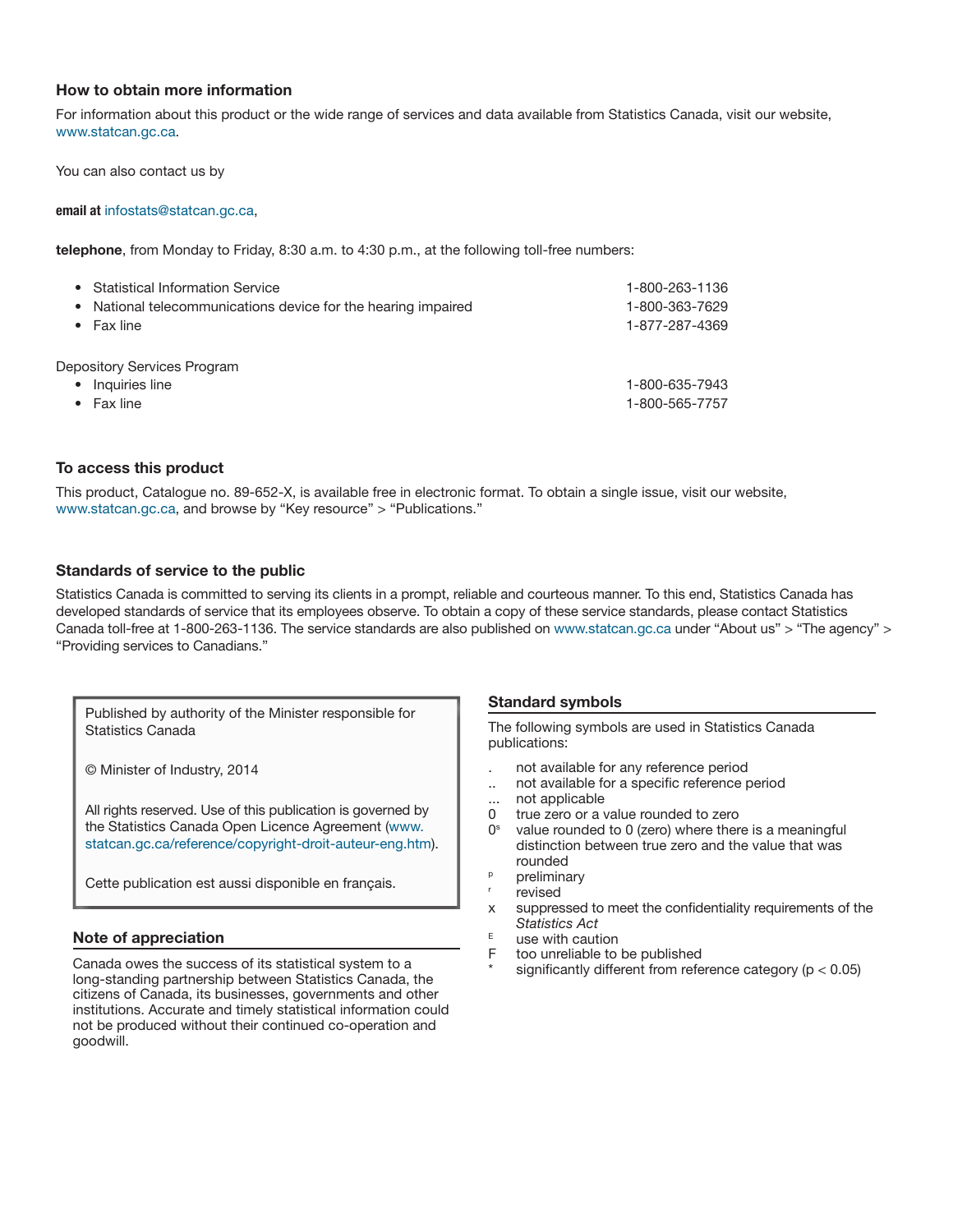# **Highlights**

- In 2011, almost half (46%) of parents reported using some type of child care for their children aged 14 years and younger in the past year. Child care was more often used for children aged 4 and younger (54%), than for children above the age of 4 (39%).
- Rates of child care were highest in Quebec (58%) and lowest in Manitoba (34%), Alberta (40%) and Ontario (43%).
- The majority of parents (86%) had used child care arrangements on a regular basis, particularly for young children.
- Parents primarily relied on three types of child care arrangements for their children aged 4 and under: daycare centres (33%), home daycares (31%) and private arrangements (28%). The use of these arrangements varied widely by province.
- Before and after school programs were the most common type of child care arrangement for school-aged children in Quebec, Ontario and eastern Canada. Conversely, private arrangements were the top choice among parents in western Canada.
- The location of the child care arrangement was the leading reason behind parents' decision to use a particular type of care, as reported by 33% of parents. Next was trust in the care provider (18%).
- The median cost of full-time child care differed by province, ranging from a low of \$152 per month in Quebec to a high of \$677 in Ontario.
- Overall, 69% of parents indicated that they were very satisfied with the overall quality of their child care arrangement, and another 29% were satisfied.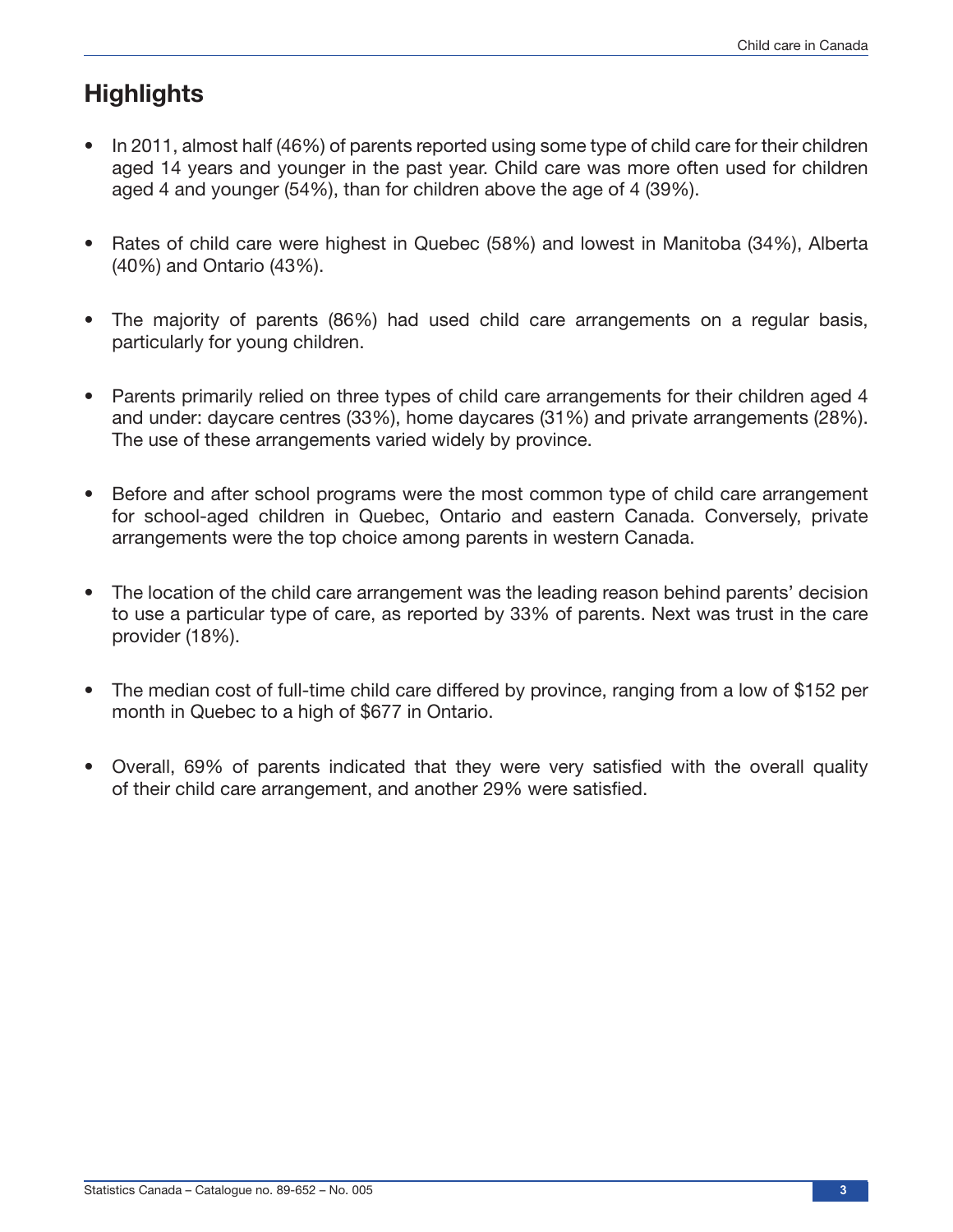# Child care in Canada

# *By Maire Sinha*

Over the last three decades, the need for child care has grown steadily, with the rise in employment rates among women<sup>1</sup> and the corresponding increase in dual-income earner families. This has accompanied changes in the composition of Canadian families, notably increases in lone-parent and step-families, impacting both the need and type of child care required (Bushnik 2006).<sup>2</sup>

Beyond need, the demand for quality child care has also increased, due to the potential benefits on peer socialization, school readiness, and numeracy and language skills (OECD 2006, Nores and Barnett 2010). In Canada, options for child care are varied, ranging from nannies, home daycares,<sup>3</sup> daycare centres, preschool programs, and before and after school services. Finding the most appropriate child care arrangement can, at times, be challenging. Parents must often balance the need between the overall quality, convenience, availability and cost of child care.

Using the 2011 GSS on Families, this report provides an overview of child care in Canada, examining its overall use, factors influencing use, types of child care arrangements, and cost. For the purpose of this report, the term 'child care' is used to refer to non-parental care, that is, the care of children by someone other than a parent or guardian.4

# Use of child care across Canada

## Almost half of parents reported using child care for their children

In 2011, almost half (46%) of parents reported using some type of child care for their children aged 14 years and younger in the past year. This reliance on child care varied widely based on the age of the child. More than half (54%) of parents with children aged 4 and under used child care, mirroring previous findings from the National Longitudinal Survey of Children and Youth (Bushnik 2006). In comparison, 39% of parents with school-aged children (5 to 14 years) used some form of non-parental care.

These two broad figures, however, mask important age-specific differences. In particular, parents of infants aged 1 and younger were among the least likely to use child care, with about one-quarter (26%) doing so. The lower rate generally reflects both the availability of employment insurance benefits in the child's first year<sup>5</sup> and the lower rate of mother's labour force participation when children are very young (OECD 2013).

The use of child care was lower at the other end of the age spectrum, that is, for children aged 11 to 14 years (19%). Children in this age range are often considered emotionally and developmentally mature enough to be unsupervised for short periods of time (i.e., before and after school), resulting in a reduced need for child care.<sup>6</sup>

By far, child care arrangements were most frequently used for children aged 2 to 4 years of age (Chart 1). Roughly six in ten of these parents had some form of child care arrangement for their child. Rates were also high, though somewhat lower, for parents with children aged 5 to 7. These children are typically in the school system, and would generally need care in the morning hours before the start of school, and/or after the end of the school day.

<sup>1.</sup> The employment rate of women with children under 6 has more than doubled between 1976 and 2009, from 31% to 67% (Ferrao 2010).

<sup>2.</sup> Previous research has found that children in lone-parent households were more likely to rely on daycare centres than other child care arrangements (Bushnik 2006).

<sup>3.</sup> Home daycares may include both licensed and unlicensed home daycares outside the child's home.

<sup>4.</sup> Includes both paid and unpaid forms of non-parental care.

<sup>5.</sup> Employment insurance benefits entitle new parents to a combined maternity, parental and sickness leave of 50 weeks.

<sup>6.</sup> See, for example, Family and Social Services of the Waterloo Region (n.d.) *Help for Parents: Supervision of Children*. [www.facswaterloo.org/html/HelpParentsSupervision.html](http://www.facswaterloo.org/html/HelpParentsSupervision.html)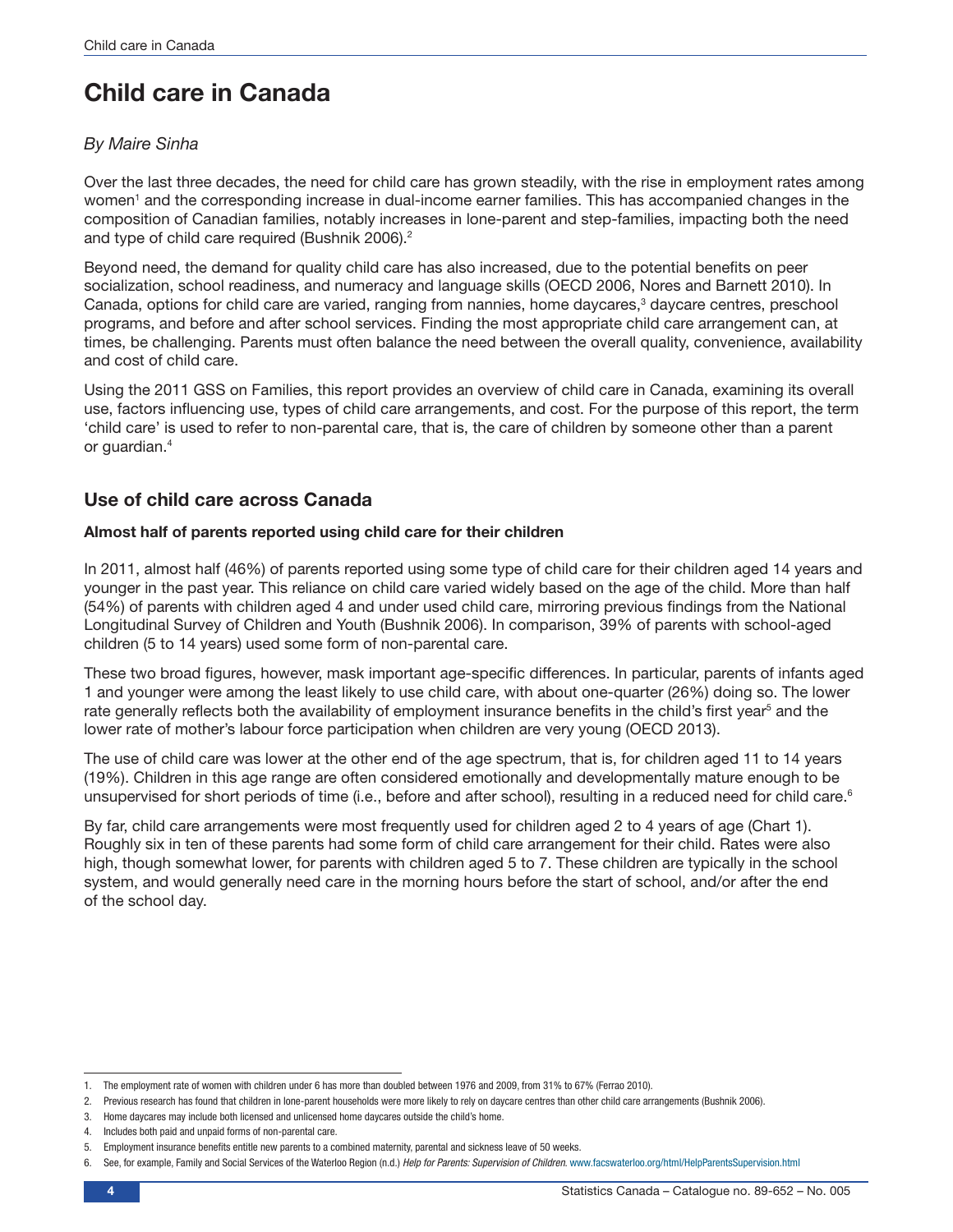#### Chart 1 Use of child care highest among parents of children between the ages of 2 and 4

percent of parents using child care



Source: Statistics Canada, General Social Survey, 2011. use with caution

## Quebec parents report highest rates of child care; Manitoba the lowest

In Canada, provincial and territorial governments are primarily responsible for child care and as such, the specific child care policies can vary across Canada. Among all provinces, Quebec's system is considered the most unique in Canada. It is the only province to have a universal child daycare program, where the cost of daycare is subsidized (Stalker and Ornstein 2013).<sup>7</sup>

At 58%, parents in Quebec were most likely to have used child care in the year preceding the survey (Chart 2). Manitoban parents were among the least likely, with about one-third (34%) of parents in this province reporting that they had used some form of child care in the previous year. Rates of child care were also below average in Alberta (40%) and Ontario (43%).

#### Chart 2 Child care rates highest in Quebec

percent of parents using child care



\* significantly different from reference category

† reference category

Source: Statistics Canada, General Social Survey, 2011.

7. In Quebec, the cost of a reduced-contribution space is \$7 per day in a subsidized daycare service. In 2009/2010, Quebec introduced revised tax credits, which made the net cost per day of a non-subsidized space in a private daycare service (\$25) comparable to the net cost of reduced-contribution spaces, up to a family income of about \$125,000 (Finances Quebec 2013).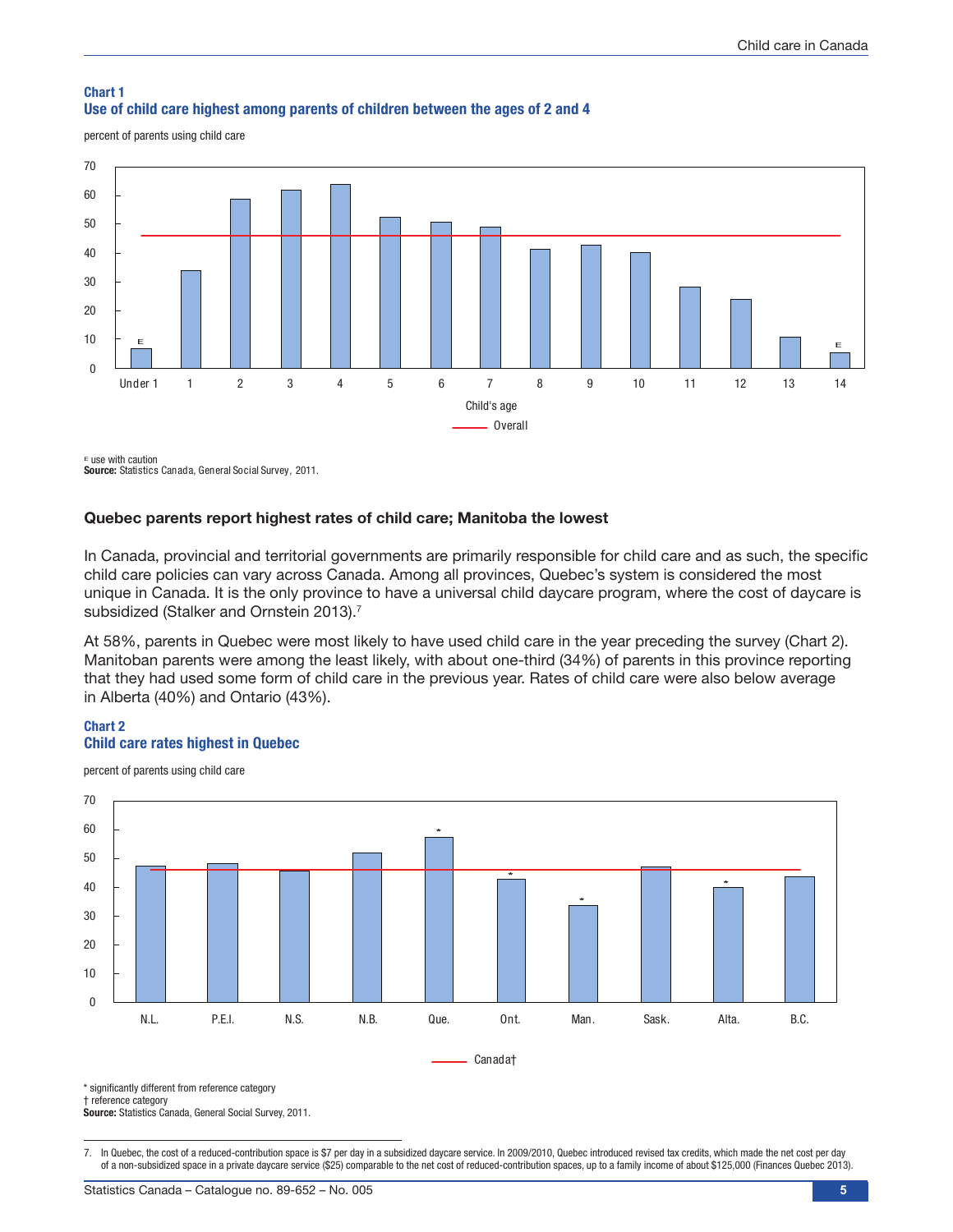These interprovincial differences were observed across all age groups, including among both children aged 4 and under, and those aged 5 to 14 years. In all provinces, a greater proportion of parents used child care for preschool-aged children than for school-aged children.

## Child care most common when both parents worked outside the home

A range of factors can influence a parent's decision to place their child in non-parental care. While parents were not asked about reasons for using child care, rates of child care were generally highest among dual-income earner families.<sup>8</sup> In particular, 71% of households where both partners<sup>9</sup> worked for pay used child care for a preschool child, and 49% did the same for a school-aged child between the ages of 5 and 14.

Child care rates were also high for lone-parent families where the parent worked at a paid job or business. Over half (58%) of these parents used child care for their preschool children, and 35% used some form of nonparental care for their older children. The lowest rates of child care were among couple households where only one parent worked for pay. An estimated 42% of these parents turned to child care for their child aged 4 and under, and 25% used care for their older children.

Closely tied to patterns in labour force participation and family structure is household income. In general, parents belonging to a higher income household were more likely to have used some form of non-parental care. More precisely, about two-thirds (65%) of parents with an annual household income of at least \$100,000 used child care for their preschooler. This was nearly double the rate recorded for households with an income below \$40,000 (34%).<sup>10</sup> Along the same lines, 46% of the highest income households used child care for school-aged children, compared to 32% of the lowest income households.

# Hours of care

## Child care is most often used on a regular basis

Most parents (86%) using child care arrangements did so on a regular basis, that is, the same place and time every week, such as every day of the week or every Friday. In general, patterns in the regularity of child care use followed a similar pattern in the overall use, with regular child care peaking at the age 4 and steadily decreasing with the increasing age of the child.

Along with the regularity of care, parents were asked about the amount of time children spent in care. Among parents who relied on child care, 60% used their main arrangement on a full-time basis, meaning at least 30 hours a week. This was more often the case when the child had not yet entered school. In particular, 70% of parents using care for their child aged 4 and under used full-time care, compared to 36% of parents of schoolaged children. This latter figure is even lower (20%), when excluding 5-year olds who may not yet be enrolled in school full-time.

# Types of child care arrangements

## Type of child care for young children varies by region

Parents primarily relied on three types of child care arrangements for their children aged 4 and under: daycare centres (33%), home daycares (31%) and private arrangements, such as grandparents, other relatives or nannies (28%).11 The use of these specific types of child care arrangements, however, differed by province.

Daycare centres were most commonly used by parents in Quebec, Ontario and the Atlantic provinces, with over one-third of parents in these provinces using daycare centres for their young child (Table 1). Quebec also stood out for having the greatest proportion of parents using home daycares (50%). Quebec parents were almost twice as likely as parents elsewhere in Canada to use this form of care. Child care patterns in Quebec can be largely explained by Quebec's child care structure.

<sup>8.</sup> Refers to parents whose main activity was working at a paid job or business.

<sup>9.</sup> Includes both married and common-law partners.

<sup>10.</sup> Child care rates in Quebec are generally highest across all household income levels, though child care use follows the same overall pattern of increasing with income.

<sup>11.</sup> Includes those parents who used child care on a regular basis.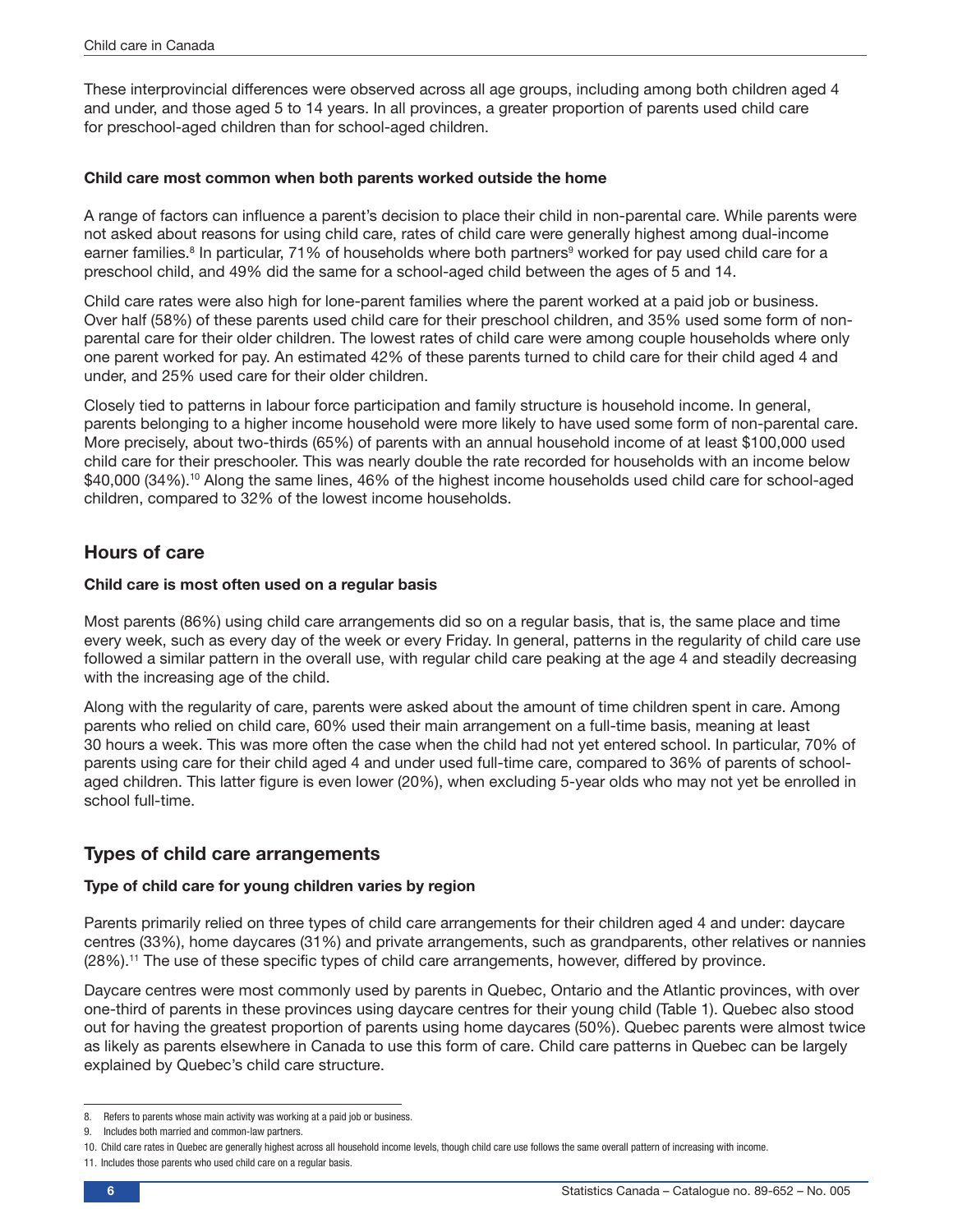| Table 1 |                                                                          |  |  |
|---------|--------------------------------------------------------------------------|--|--|
|         | Type of child care arrangement among parents using child care, by region |  |  |

|                         |                 | Type of child care arrangement for children aged 4 and under |                     |  |
|-------------------------|-----------------|--------------------------------------------------------------|---------------------|--|
|                         | Home daycare    | Daycare centre                                               | <b>Private care</b> |  |
|                         |                 | percent                                                      |                     |  |
| Atlantic provinces      | 16 <sup>E</sup> | 36                                                           | 44                  |  |
| Quebec                  | 50              | 38                                                           | 10 <sup>E</sup>     |  |
| Ontario                 | 19              | 36                                                           | 32                  |  |
| Prairie provinces       | 31              | 23                                                           | 43                  |  |
| <b>British Columbia</b> | 25E             | 20 <sup>E</sup>                                              | 40                  |  |
| Canada                  | 31              | 33                                                           | 28                  |  |

E use with caution

Note: Responses of preschool and other child care arrangements are included in the calculation of percentages, but are not shown in the table. Therefore, totals will not add to 100%. Source: Statistics Canada, General Social Survey, 2011.

The reliance on family and other private arrangements was highest in eastern and western Canada. In 2011, 44% of parents living in the Atlantic provinces used private arrangements for their children aged 4 and under, as did 43% of parents in Prairie provinces and 40% of those in British Columbia.

## Before and after school programs less commonly used in Western Canada

While before and after school programs were the most common type of child care arrangement for school-aged children, this was not uniformly the case across Canada. The great majority (86%) of parents in Quebec relied on before and after school programs, while about half in Ontario (50%) and the Atlantic provinces (51%) did the same.

In contrast, parents living west of Ontario were less likely to use this form of care and more often opted for private child care arrangements. In 2011, 38% of parents in the Prairies and 43% of British Columbia parents reported enrolling their child in a before and after school program.

## Most parents turn to relatives or other private child care arrangements for very young children

The age of the child also had an impact on parents' choice of care, but mainly outside the province of Quebec. Very young children were most often placed in the care of relatives, nannies and other private arrangements, with over half (58%) of non-Quebec parents reporting the use of private arrangements for their infants aged 1 and younger. Private arrangements continued to be used after the age of 1, though daycare centres also became a top choice.

In particular, for children aged 2 to 3, 31% of non-Quebec parents used daycare centres and 36% relied on private arrangements. By the age of 4, daycare centres became the leading child care arrangement outside Quebec (34%), followed closely by private arrangements (28%). The use of home daycares outside of Quebec was relatively uncommon at every age, at around 20%.

This contrasts the situation in Quebec where home daycares, combined with daycare centres, were used almost exclusively. Child care patterns in Quebec can be largely explained by Quebec's child care structure, which supports reduced contribution spaces in home daycares and daycare centres.

# Reasons for type of child care arrangement

## Location: Leading reason for child care preference

Parents cited various reasons for their decision to use a particular type of care. One-third (33%) of parents indicated that the location of the child care service was the leading reason behind their decision (Chart 3). This was followed by a feeling they could trust the care provider (18%), the affordability of care (11%), and the feeling that it was the only option available (11%). These reasons were the same, regardless of the age of the child.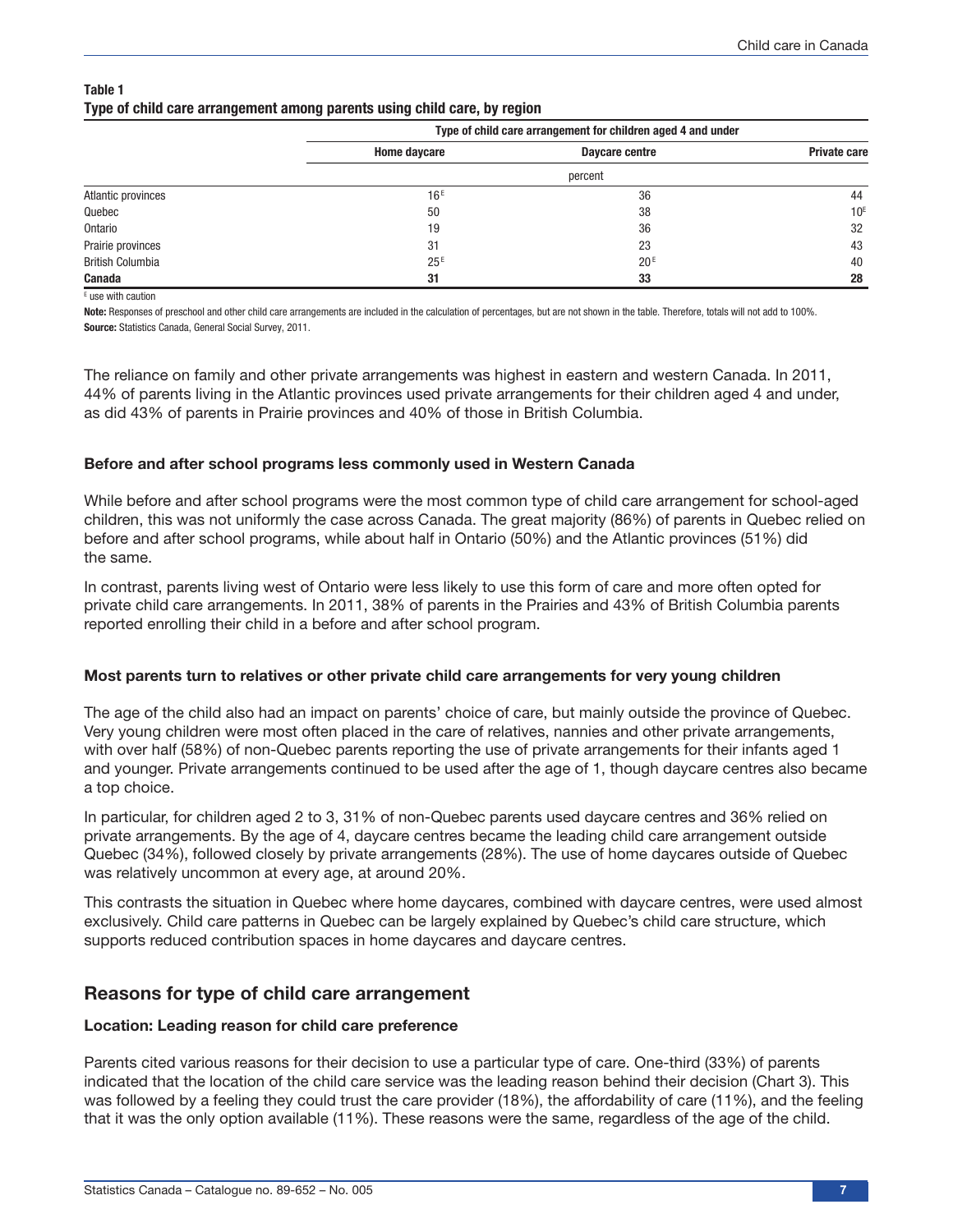### Chart 3 Location: Leading reason behind choice of child care

Main reason for using type of care



Note: Responses of "don't know" and "not stated" are included in the calculation of percentages, but are not shown separately. Source: Statistics Canada, General Social Survey, 2011.

Differences, however, were observed based on where parents lived. Quebec parents were more likely to identify location as a reason for care (44% versus 33%) and half as likely to mention trust in the care provider (8% versus 18%). The latter difference may be partly explained by the finding that almost two-thirds of Quebec parents with preschoolers relied on a government accredited centre or family-based care (i.e., centre de la petite enfance), which are subject to specific regulations. The reason of 'only option available' was most often identified by parents living in Quebec (21%), Manitoba (19%), and Newfoundland and Labrador (15%).

# Factors influencing type of child care arrangement

The preference of one child care arrangement over another can depend on such factors as household income, family structure and work/study patterns of parents<sup>1</sup> (Bushnik 2006). According to the 2011 GSS, parents with a household income below \$40,000 were most likely to use a daycare centre, over any other type of child care arrangement. This result is consistent with previous findings (Bushnik 2006), and may be explained by the eligibility of government subsidies within daycare centres. Home daycare was the most common child care arrangement for parents with a household income between \$40,000 up to \$100,000, while daycare centres and private arrangements were the leading choices for high-income parents, those with household income above \$100,000.

Household income had little bearing on child care arrangements for older children. Before and after school services were the most common for all income levels, with the exception of parents reporting a household income of \$40,000 to \$59,999. For these parents, private arrangements were the top choice for their school-aged children.

<sup>1.</sup> Sample size was too small to examine impact of family structure and work/study patterns on choice of child care arrangements.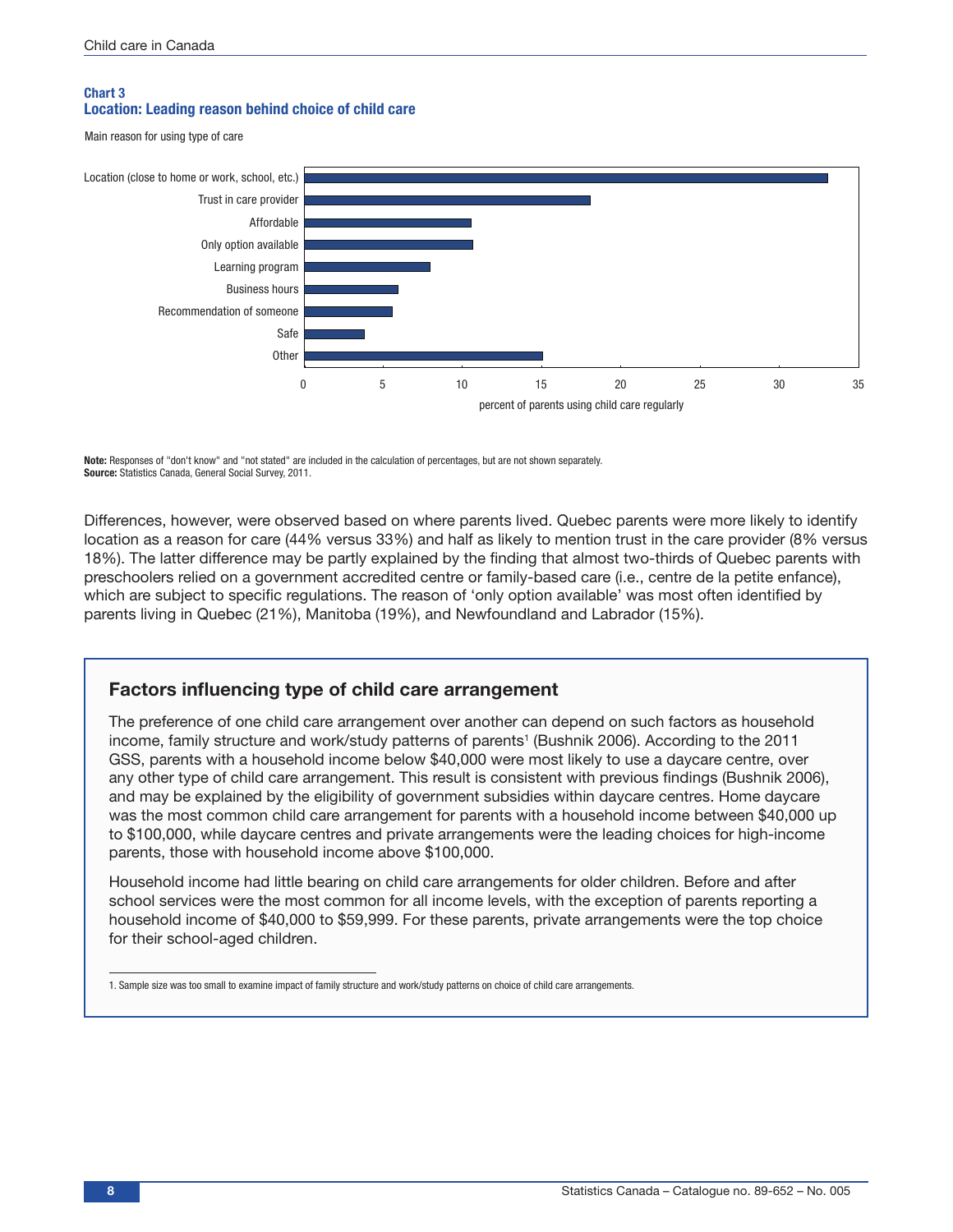# Cost of child care

#### Monthly per child cost of full-time care ranged from \$152 in Quebec to \$677 in Ontario

Parents were asked about their child care expenditures.<sup>12</sup> These costs are based on the amount of money spent by parents and account for any reductions based on subsidies, but does not consider income tax credits or other financial supports which can reduce total out-of-pocket expenses.

One of the main contributing factors to parents' costs is where they live. Child care programs and subsidies can vary from one province to another, influencing the actual cost to parents. Most notably, because of Quebec's differing child care model, significant differences in child care costs exist for parents living in Quebec compared to elsewhere in Canada.

Reflecting Quebec's subsidized daily rate of \$7 per day, 65% of Quebec parents using full-time care<sup>13</sup> for their children aged 4 and under paid under \$200 a month per child. Expressed differently, the median cost of full-time child care in Quebec was \$152 a month,<sup>14</sup> making it almost four times lower than the second lowest region, the Atlantic provinces, which recorded a median cost of \$541 a month. The highest cost of full-time child care for children aged 4 and younger was found in Ontario, with a median cost of \$677.

#### One in eight parents outside Quebec had no direct cost of child care

A certain portion of parents who used child care reported no direct cost of child care for their young children. This was most often the case outside of Quebec, where about one in eight parents reported no cost of full-time care for their preschooler (Chart 4). The absence of cost may reflect subsidies for lower-income parents, which makes parents totally exempt from any child care expenses. Alternatively, the actual cost of child care may not be borne by the parents themselves, as other family members or friends may pay for the cost of care. In other cases, the non-parental care provider may be unpaid.15

## Chart 4 One in eight parents outside Quebec had no direct cost of child care for their preschooler

percentof parents using full-time care



 $\mathbf{\epsilon}$  use with caution

F too unreliable to be published

Notes: Full-time child care comprises at least 30 or more hours of care a week. Monthly dollar amount is based on cost per child and not on total household cost. Source: Statistics Canada, General Social Survey, 2011.

12. Parents were asked to report on the child care expenses for each child. They could report daily, weekly or monthly costs.

<sup>13.</sup> Full-time care refers to parents who rely on child care for at least 30 or more hours a week.

<sup>14.</sup> Refers to cost per child.

<sup>15.</sup> This may include arrangements where extended family members, colleagues and neighbours alternate child care.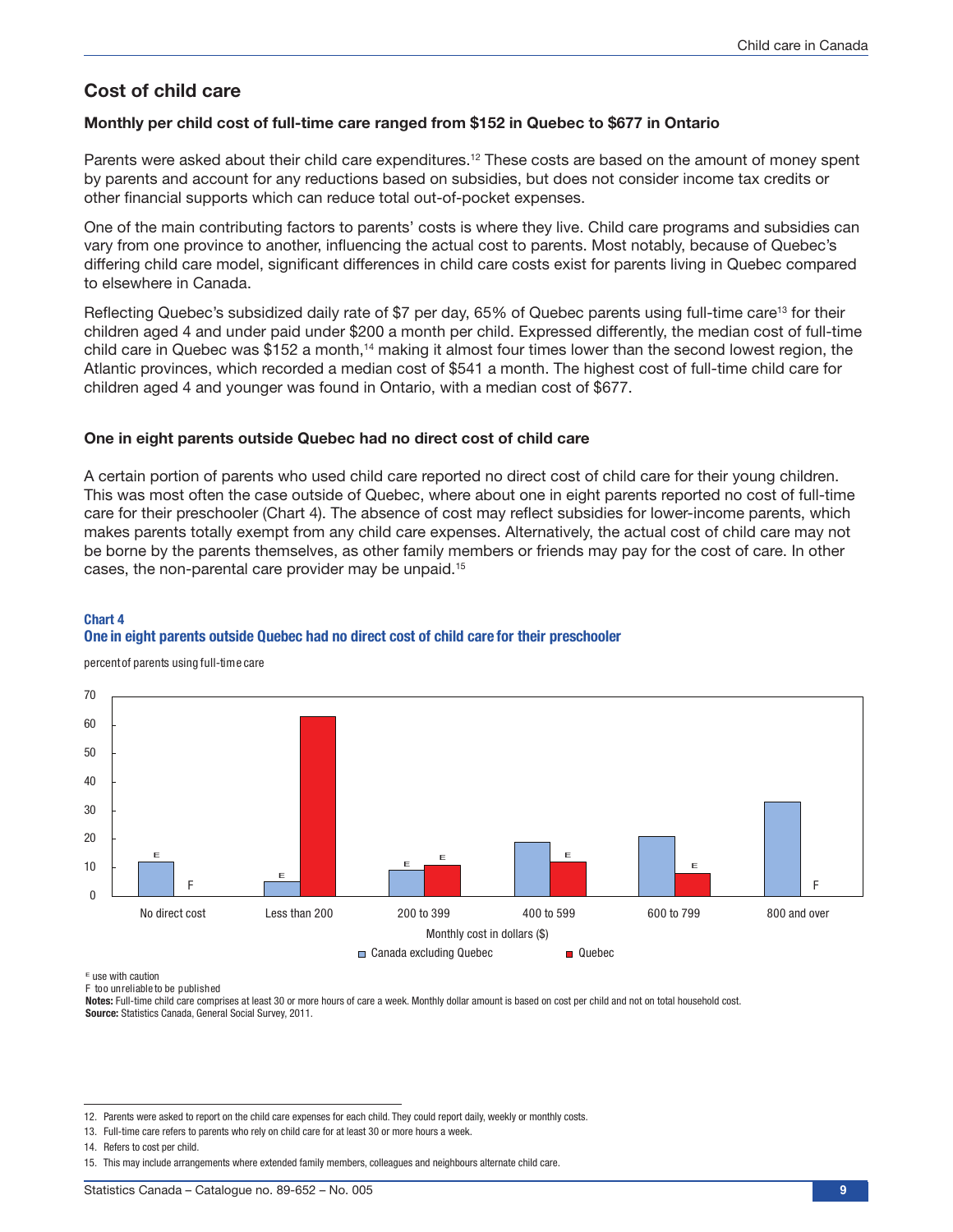## Cost of before and after school care varies

The cost of care is generally tied to hours of care, with fewer hours of care translating into reduced expenditures for parents. This means that costs are typically lower for older children, who are enrolled in school full-time and spend only part of their time in child care. A fairly even spilt in cost was observed among parents living outside the province of Quebec. About half of parents (48%) paid under \$200, while the other half (52%) paid \$200 or more per month for before and after school arrangements.<sup>16</sup>

In Quebec, the vast majority (90%) of parents paid under \$200 for before and after school care. No marked difference in cost was evident between private arrangements and before and after school services.

# Satisfaction with child care

#### Vast majority of parents satisfied with child care arrangement

Overall, most parents were satisfied with their main type of child care arrangement. In particular, 69% of parents indicated that they were very satisfied with the overall quality of their child care arrangement and another 29% were satisfied.17 Less than a handful (2%) of parents were dissatisfied. Quebec parents were generally not more satisfied than overall, despite the unique nature of Quebec's subsidized child care system.

## Summary

About half of all Canadian parents used some form of child care for their children aged 14 years and younger in 2011. Overall, child care rates peaked between the ages of 2 and 4, then subsequently declined with increasing age. Across all ages, Quebec parents were most likely to turn to child care.

The types of child care arrangements varied by province. Private arrangements, such as family members and nannies, were most common in eastern and western Canada, while daycare centres were most frequently used in Quebec, Ontario and the Atlantic provinces. The median cost of full-time child care also differed by province, ranging from a low of \$152 per month in Quebec to a high of \$677 in Ontario.

# Data source

This report is based on Cycle 25 of the General Social Survey (GSS) on Families, conducted in 2011. The target population included all persons 15 years and older living in the ten provinces of Canada, excluding full-time residents of institutions. In 2011, all respondents were interviewed by telephone. Households without telephones or with only cellular phone service were excluded. Based on the 2010 Residential Telephone Services Survey (RTSS), these two groups combined represented approximately 14% of the target population. This proportion may be higher for 2011 due to the likely increase in cellular-only households.

Once a household was contacted, an individual 15 years or older was randomly selected to respond to the survey. The sample size in 2011 was 22,435 respondents.

For this report, the target population included all parents who lived in the same household as their child aged 14 years or younger.

#### Data collection

Data collection took place in 2011. Computer assisted telephone interviewing (CATI) was used to collect data. Respondents were interviewed in the official language of their choice.

<sup>16.</sup> Refers to care under 30 hours per week.

<sup>17.</sup> In cases where parents had differing assessments of child care arrangements for multiple children, only the highest level of satisfaction was considered. Therefore, percentages for dissatisfaction with child care arrangement may be slightly underestimated.